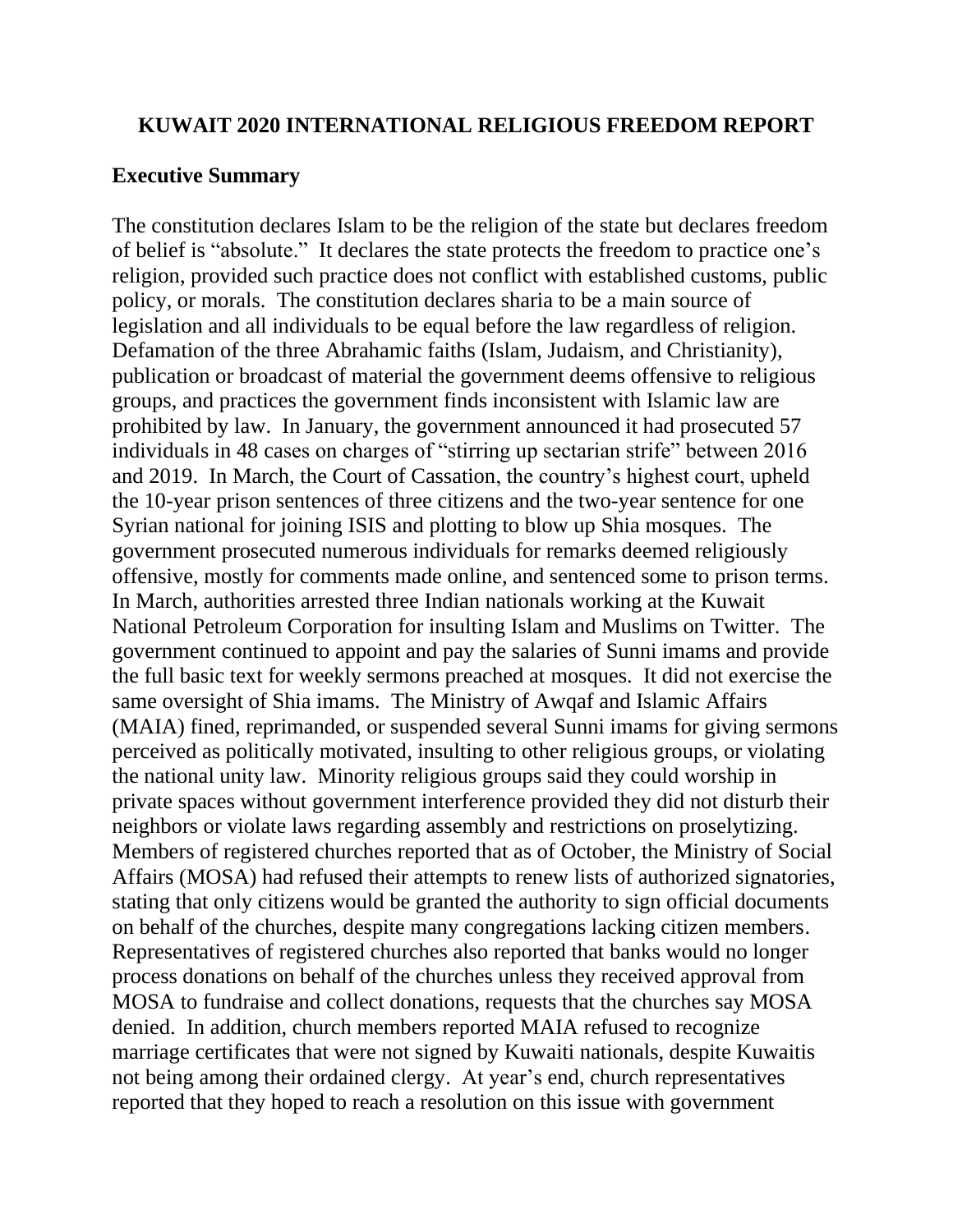authorities in 2021. Most minority religious groups reported a continued lack of facilities for worship and difficulty obtaining permission to construct new facilities. The government did not accredit any religious schools or permit Shia religious training within the country, notwithstanding an increased need for qualified judges to staff the newly-approved Shia personal status courts. The Ministry of Education continued to ban or censor instructional materials referring to the Holocaust or Israel. Some Shia leaders continued to report discrimination in clerical and public sector employment.

Individuals continued to face societal pressure against conversion from Islam; some citizens who converted outside the country said their families harassed them because of their conversion. Leaders and members of religious communities said they did not convert Muslims in the country. An NGO reported that "Although Shia have the same legal rights as Sunnis and access to education, health care, and other state benefits, they are often perceived as being lower on the social scale and marginalized in religious, economic, social, and political terms." Shia representatives consistently said, however, that discrimination was not an issue for their community. Hotels, stores, and businesses continued to mark non-Islamic holidays, such as Christmas, Easter, and Diwali. News media continued to publish information about celebrations of religious holidays, including material on the religious significance of Christmas. Some Muslim clerics continued to express disapproval on social media of the celebration of non-Islamic holidays and called for more government action to restrict public expression of these holidays.

In June, the Ambassador hosted a virtual roundtable with representatives from minority faiths to discuss a broad range of religious freedom issues. The group discussed the status of religious freedom in the country, the impact of COVID-19 shutdowns on their communities, and the challenges the pandemic has presented for worship and fundraising. During the year, embassy officials and religious leaders continued to discuss various religious groups' needs, which continued to include more space for worship, more transparency in the registration process for new churches, and permission to obtain religious school accreditation.

## **Section I. Religious Demography**

The U.S. government estimates the total population at 3.0 million (midyear 2020 estimate). U.S. government figures also cite the Public Authority for Civil Information (PACI), a local government agency, as reporting that the country's total population was 4.4 million for 2019. As of January 1, PACI also reports there are 1.4 million citizens and 3.1 million noncitizens. The national census does not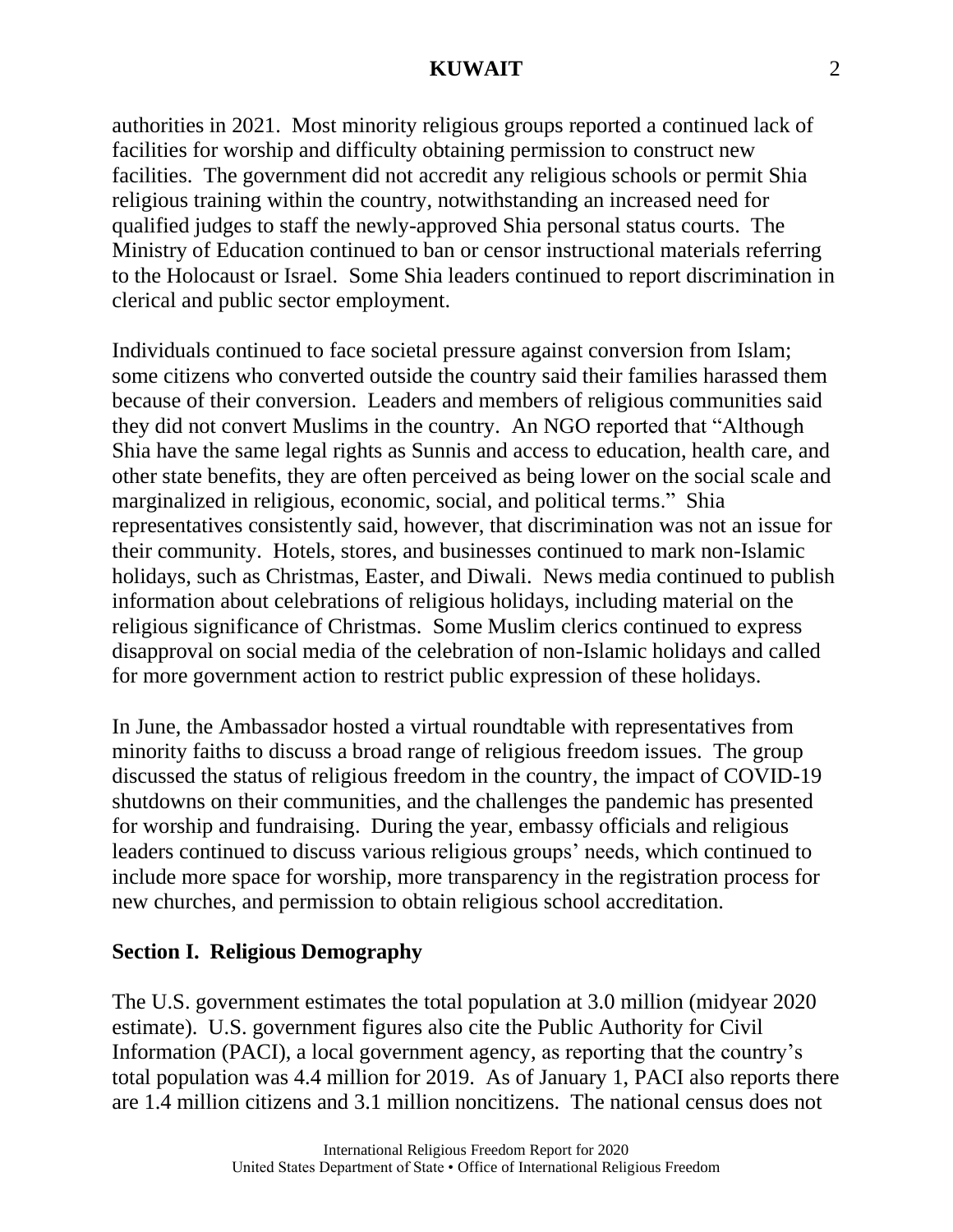distinguish between Shia and Sunni Muslims. PACI estimates approximately 70 percent of citizens are Sunni Muslims, while the remaining 30 percent are Shia Muslims (including Ahmadi and Ismaili Muslims, whom the government counts as Shia). Community leaders have indicated there are 290 Christian citizens and a handful of Baha'i citizens. There are no known Jewish citizens.

According to information from PACI released in 2018, 64 percent of the expatriate population is Muslim, 26 percent Christian, and 10 percent from non-Abrahamic faiths. Sources in various noncitizen communities state that approximately 5 percent of the expatriate Muslim population is Shia, while Buddhists and Hindus account for half of the non-Abrahamic faith population. Informal estimates by members of different faiths indicate there are approximately 250,000 Hindus, 25,000 Bohra Muslims, 10,000 to 12,000 Sikhs, 7,000 Druze, and 400 Baha'is.

While some geographic areas have higher concentrations of either Sunnis or Shia, the two groups are distributed uniformly throughout most of the country.

## **Section II. Status of Government Respect for Religious Freedom**

## **Legal Framework**

The constitution declares Islam to be the religion of the state and the freedom of belief to be "absolute." It provides for state protection of the freedom to practice all religions, provided such practice is "in accordance with established customs, and does not conflict with public policy or morals."

The constitution declares sharia to be a main source of legislation and all individuals to be equal before the law regardless of religion. It declares the Amir shall be Muslim (the Amir and ruling family are Sunni) and the state shall safeguard the heritage of Islam.

The law prohibits the defamation of the three Abrahamic religions and denigration of Islamic and Judeo-Christian religious figures within accepted Islamic orthodoxy (e.g., prophets mentioned in the Quran or companions of the Prophet Muhammad), and prescribes a punishment of up to 10 years in prison for each offense.

A national unity law prohibits "stirring sectarian strife," promoting the supremacy of one religious group, instigating acts of violence based on the supremacy of one group, or promoting hatred or contempt of any group. Violations of this law by individuals are punishable by up to seven years' imprisonment, a fine of 10,000 to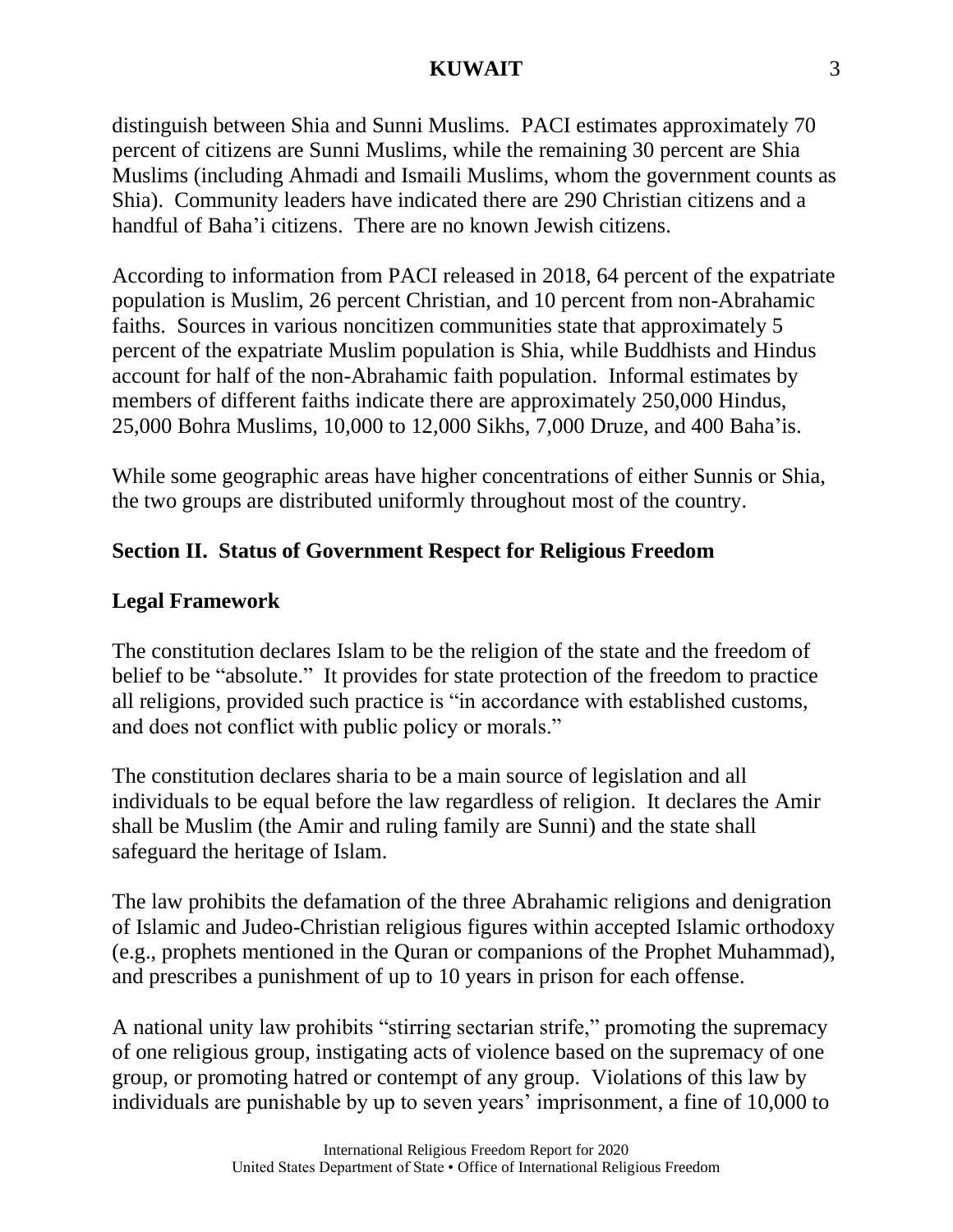100,000 Kuwaiti dinars (\$32,900-\$329,000), or both. Repeated crimes carry double penalties. If a group or an organization violates the law, it could have its license to operate revoked temporarily or permanently, and it could be fined up to 200,000 dinars (\$658,000). Noncitizens convicted under this law are also subject to deportation.

The law allows citizens to file criminal charges against anyone they believe has defamed any of the three recognized Abrahamic religions or harmed public morals.

The law criminalizes publishing and broadcasting content, including on social media, which the government deems offensive to religious "sects" or groups, providing for fines ranging from 10,000 to 200,000 dinars (\$32,900-\$658,000) and up to seven years' imprisonment.

There is no promulgated process outlining what steps religious groups must take to register with the government. Groups must navigate this process without guidance from government offices. Although all religious groups must apply in writing for a license from their municipality to establish an official place of worship and to gain full benefits from the central government, there are no fixed criteria for an application to be approved. To obtain a license, groups must first receive approval by the local municipality for their place of worship. The municipality then turns to MAIA for its "opinion" on the application for a worship space (MAIA indicates that it does not have the authority to give formal registration of the building). MAIA then issues a certificate that lists board members for the organization, making the religious group a legal entity. Once this certificate is granted, further approvals are required by MOSA and the Ministry of Interior (MOI). Once these ministries give these approvals, the municipality must grant the final license, which requires the community leaders to obtain written permission from all the immediate neighbors occupying the properties around the proposed place of worship. The government often provides applicants no information about the status of their pending registration or if they have been rejected at any point. There is no recourse to appeal the decision; it is considered a "sovereign act" and cannot be challenged in court.

The officially registered and licensed Christian churches in the country are: National Evangelical Church of Kuwait (NECK) (Protestant); Roman Catholic; Greek Catholic (Melkite); Coptic Orthodox; Armenian Orthodox; Greek Orthodox; Anglican; and The Church of Jesus Christ of Latter-day Saints. There are no officially recognized synagogues, and according to MAIA, no application has ever been submitted for one. The government does not recognize any non-Abrahamic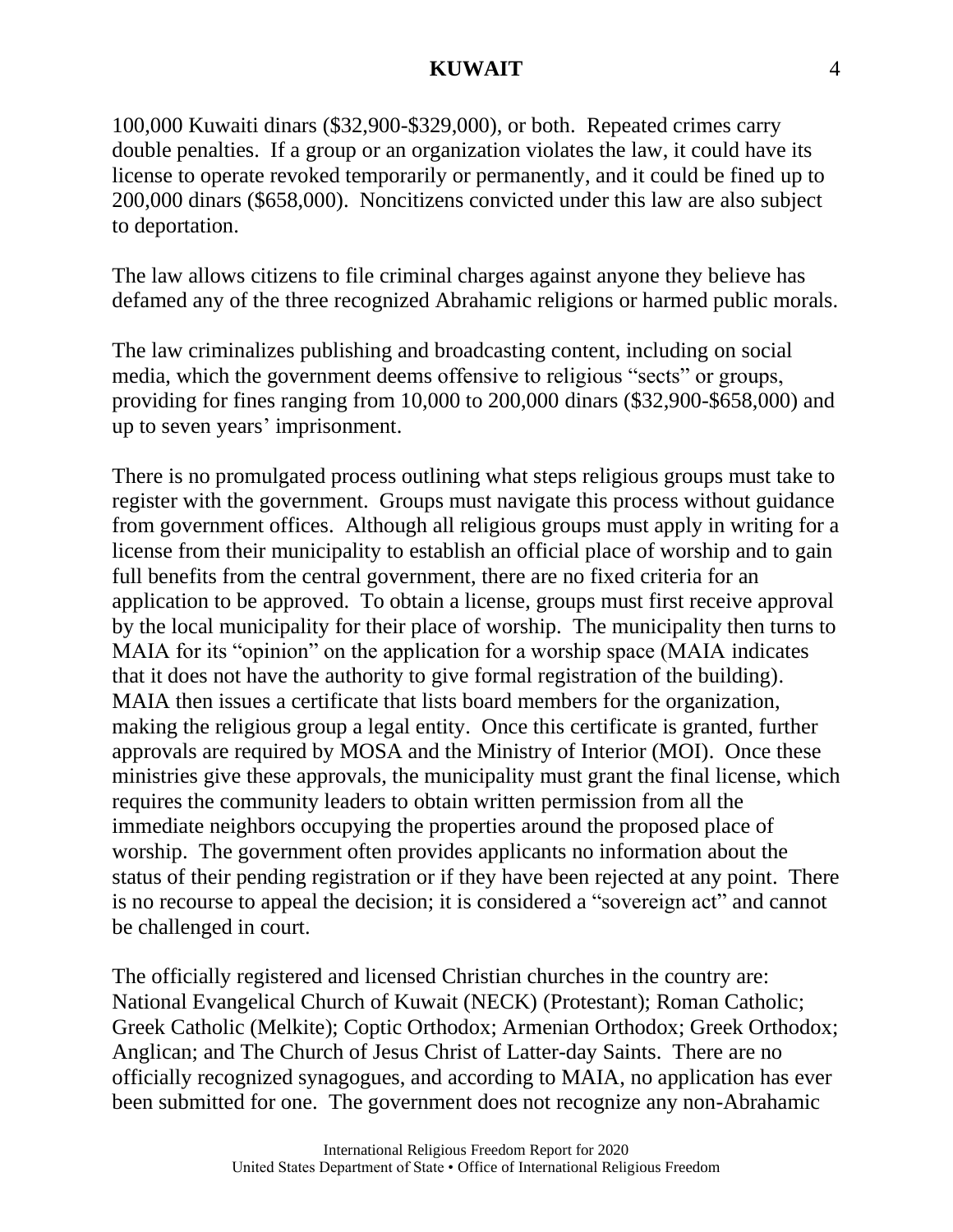religions. Nonrecognized religious groups include Hindus, Sikhs, Druze, Bohra Muslims, and Baha'is.

A religious group with a license to establish a place of worship may hire its own staff, sponsor visitors to the country, open bank accounts, and import texts needed for its congregation. Nonregistered religious groups do not have these rights, may not purchase property or sponsor workers, and must rely on volunteers from within their community for resources (although some registered religious groups have agreed to assist nonregistered groups in these matters).

The law prohibits practices the government deems inconsistent with Islamic law, including anything the government deems to be sorcery or black magic, which under the penal code constitutes "fraud and deception" and carries a maximum penalty of three years' imprisonment, a fine, or both.

The law does not specifically prohibit proselytizing by non-Muslims but individuals proselytizing may be prosecuted under laws criminalizing contempt of religion.

The law prohibits eating, drinking, and smoking in public between sunrise and sunset during Ramadan, including for non-Muslims, with a prescribed maximum penalty of up to 100 dinars (\$330), one month's imprisonment, or both.

It is illegal to possess or import pork products and alcohol. Importing alcohol carries a penalty of up to 10 years' imprisonment; consuming alcohol may result in a fine of up to 1,000 dinars (\$3,300).

Islamic religious instruction is mandatory at all levels for all Muslim students in both public and private schools with one or more Muslim students enrolled, regardless of whether the student is a citizen. Non-Muslim students are not required to attend these classes. The law prohibits organized religious education in public high schools for faiths other than Islam. All Islamic education courses are based on Sunni Islam.

The law states apostates lose certain legal rights, including to inherit property from Muslim relatives or spouses, but it does not specify any criminal penalty. If a Muslim man married to a Muslim woman converts from Islam, his existing marriage is annulled. If he is married to a non-Muslim woman and converts from Islam, the marriage remains valid. If a Muslim woman married to a Muslim man converts to another Abrahamic faith (Christianity or Judaism), the marriage is not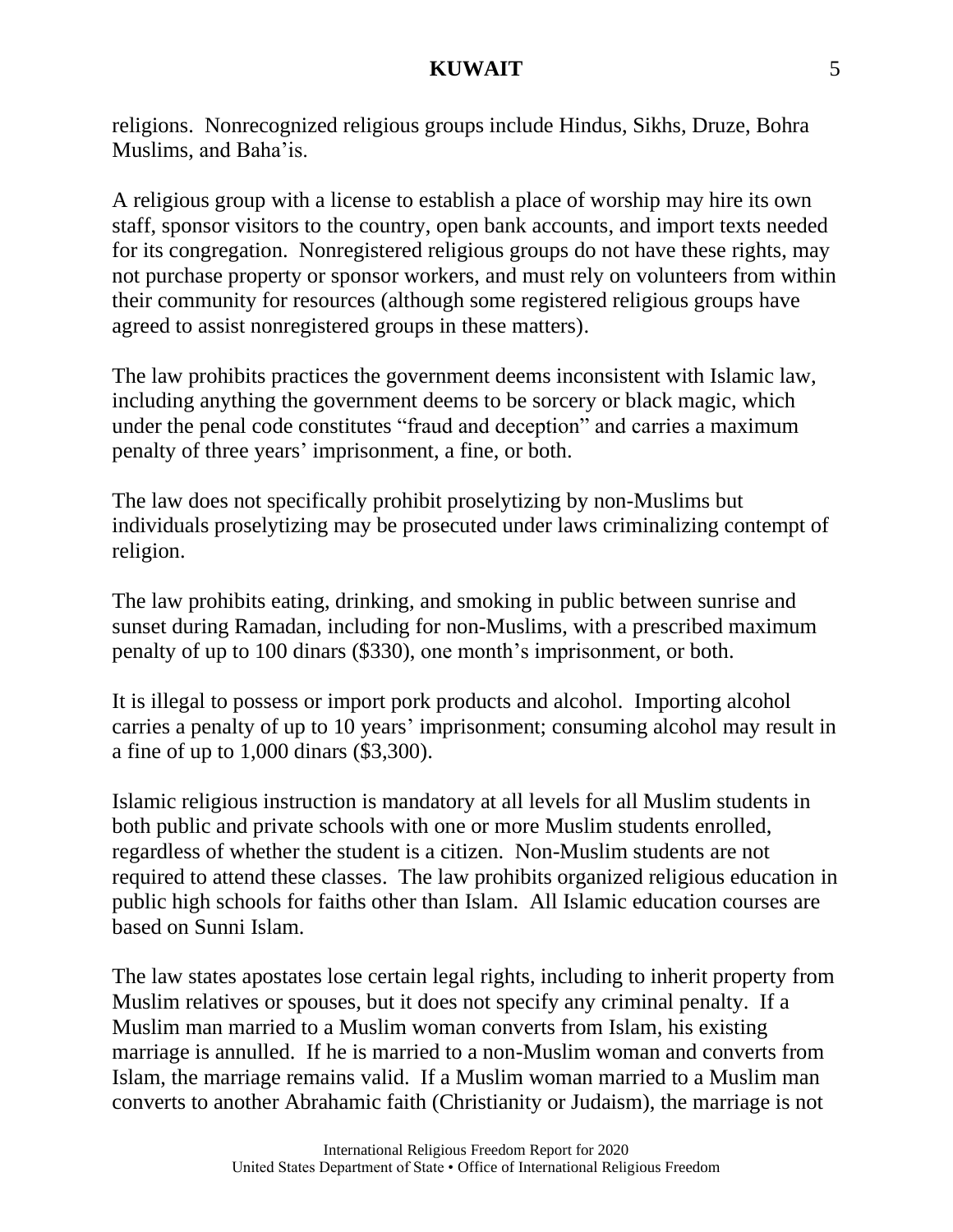automatically annulled, but the Muslim husband may request an annulment. If a Muslim woman married to a Muslim man converts to a non-Abrahamic faith, the marriage is automatically annulled.

Religious courts administer personal status law dealing with issues of marriage, divorce, inheritance, and child custody. For non-Muslims, courts apply Sunni sharia in matters of personal status and family law. Noncitizens not belonging to the three recognized Abrahamic religions are also subject to sharia if family matters are taken to court. According to the law, sharia governs inheritance for all residents regardless of their religious affiliation if the case is brought to court.

Courts may follow Shia jurisprudence in matters of personal status and family law for Shia Muslims at the first instance and appellate levels. If the case proceeds beyond the appellate level to the Court of Cassation, the country's highest court, the case may be adjudicated via Sunni personal status law. The law allows for the creation of separate courts for Shia Muslims for cases pertaining to marriage, divorce, inheritance, and child custody. According to local sources, these courts have only three judges, none of whom has a formal background in Shia jurisprudence. The law also allows personal status cases to be adjudicated through the Court of Cassation under Shia doctrine. An independent Shia *waqf* (trust) administers Shia religious endowments. Cases are assigned to either Sunni or Shia judges based on the religious affiliation of the man. If a man is married to a non-Muslim woman, the husband's religious practice is followed. If a couple is from one of the registered churches, the settlement offered by the church may be taken into consideration, although if the dispute is not settled, Sunni sharia is applied.

The law forbids, and the state does not recognize, marriage between Muslim women and non-Muslim men, but Muslim men may marry women of other recognized Abrahamic faiths. The law requires the raising of children of such marriages in their father's faith, and the father's religion governs the settlement of marital disputes. Muslim marriage and divorce cases are heard in Sunni or Shia religious courts, depending on whether the marriage certificate is Sunni or Shia. Both Sunni and Shia marriage certificates need to be authenticated by appropriate notaries. Non-Muslim divorce and child custody cases are heard in Sunni religious courts. Christian couples who are part of a registered church may marry and divorce following their religious customs, with local authorities and courts recognizing their documents. Except for Hindus and Sikhs of Indian nationality, who may marry at the Embassy of India, members of non-Abrahamic faiths and nonregistered churches may not marry legally in the country but may have their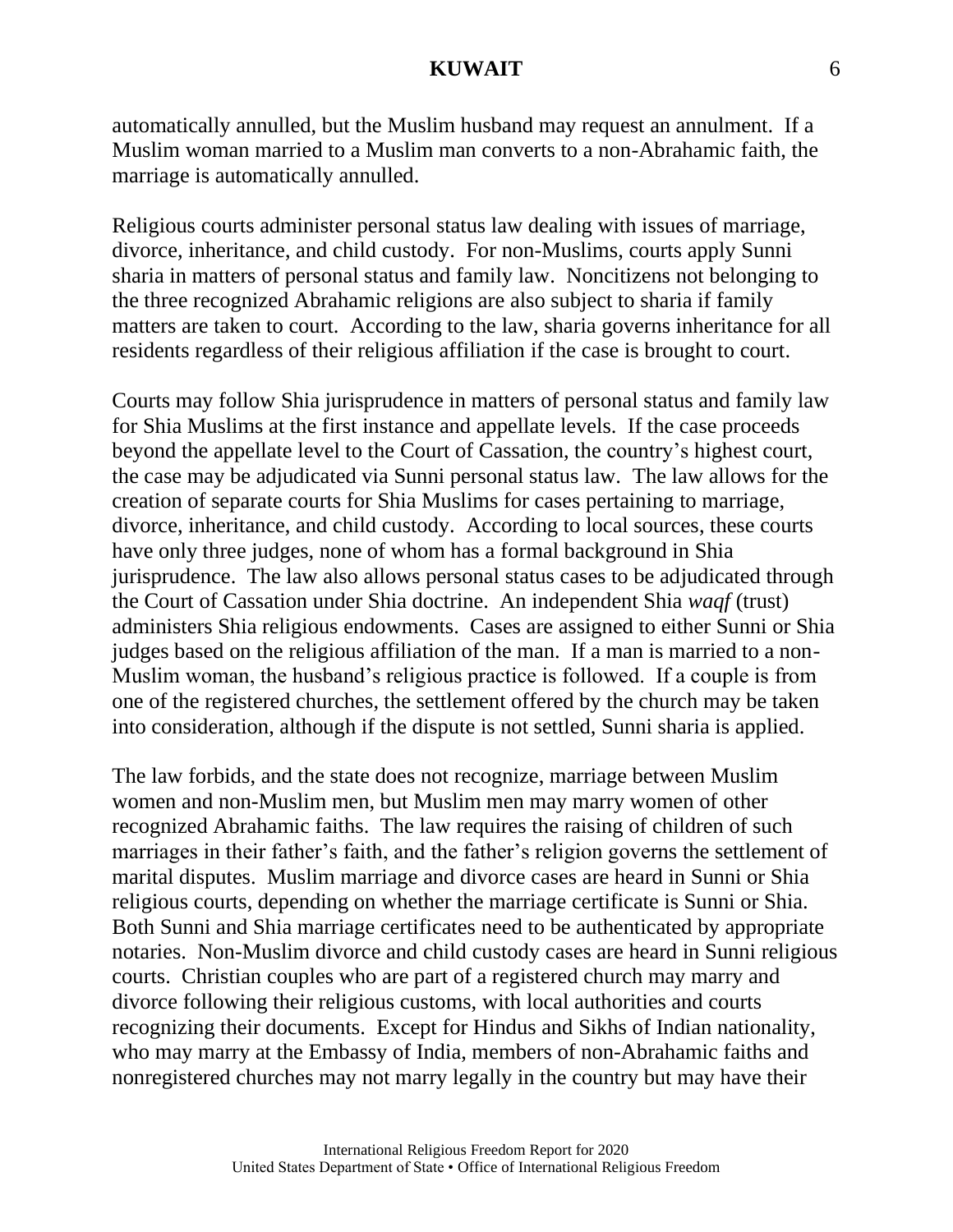foreign wedding certificates recognized. Citizens who are members of the Baha'i Faith may marry abroad and petition the court to recognize their marriage.

If a religious group wishes to purchase land, a citizen must be the primary buyer and must submit a request for approval to the local municipal council, which allocates land at its discretion. Citizens may also rent or donate land to religious groups.

The law prohibits the naturalization of non-Muslims but allows male citizens of any religion to transmit citizenship to their descendants. Female citizens, regardless of religion, are unable to transmit nationality to their children.

An individual's religion is not included on passports or national identity documents except for birth and marriage certificates, on which it is mandatory. On birth certificates issued to Muslims, there is no distinction between Sunni and Shia. Members of non-Abrahamic faiths are not able to list their religion on their birth certificate and a dash (-) is denoted in place of their religion.

The country is a party to the International Covenant on Civil and Political Rights.

# **Government Practices**

The government pursued several cases against individuals for violating the national unity law and fomenting sectarianism. In January, the government announced it had prosecuted 57 individuals in 48 cases on charges of "stirring up sectarian strife" between 2016 and 2019.

In March, the Court of Cassation upheld the 10-year prison sentences of three citizens and the two-year sentence of one Syrian national for joining ISIS and plotting to blow up Shia mosques.

In March, authorities arrested three Indian nationals working at the Kuwait National Petroleum Corporation for insulting Islam and Muslims on Twitter. The three individuals were referred to authorities for legal action, but there was no update on the trial at year's end.

In September, the MOI issued a statement saying that it had arrested a foreign national who posted a video clip on social media showing him "deliberately infringing on the sanctity of the Holy Quran." The ministry added that the man was arrested and referred to "competent authorities."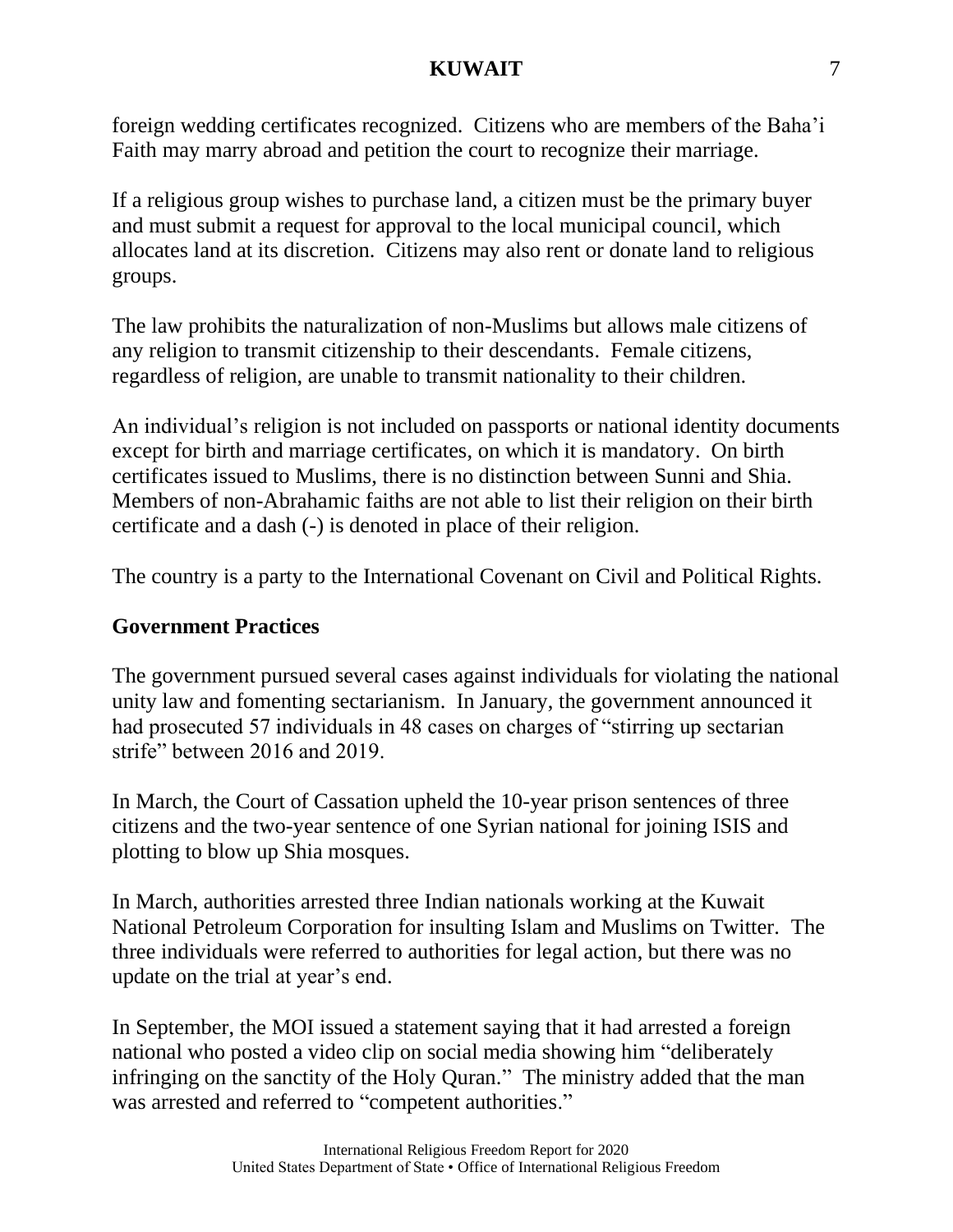Although the law does not prohibit apostasy, the government continued its policy of not issuing new official documents for recording a change in religion unless the conversion was from another religion to Islam. According to press reports, in January, Yusuf Mehanna stated that the MOI had revoked his citizenship after he gave a public interview noting his intention to convert to Judaism. The government explicitly denied that it revoked any Kuwaiti's citizenship during the year. At year's end, Mehanna was living in the United Kingdom under the name Naftali ben-Yehuda.

In accordance with MAIA policy, the government continued to vet and appoint all new Sunni imams to ensure compliance with the government's guidance on moderate and tolerant religious preaching. The Shia community continued to select its own clerics without government oversight. The government funded Sunni religious institutions, including mosques, and paid the salaries of all Sunni imams. The Shia community generally did not receive funding from the state for religious institutions and mosques. The government paid the salaries of some Shia imams. Some Shia mosques requested government assistance and received funds to pay for salaries and maintenance of their facilities.

According to the government, during the year, MAIA did not suspend, terminate, or discipline any imams for violating laws or insulting other religious groups. In August, Mohammed al-Mutari, MAIA Assistant Undersecretary for Mosques Department, told the *Al-Rai* newspaper that the ministry had received complaints from a number of worshippers at a Kuwait City mosque regarding the mosque's imam, who had predicted that doomsday would arrive in 2024. Al-Mutari said that the incident was under review by the authorities.

Imams could add content to the sermons but needed to ensure the text adhered to the laws on political speech and avoided stoking sectarianism. Media sources reported that MAIA continued to caution imams to ensure their sermons were consistent with MAIA guidelines to refrain from discussing political issues and insulting other religions in their sermons or at any other time while under MAIA jurisdiction. MAIA required Sunni imams to send a recorded audio of their sermons to MAIA for review after the fact. MAIA also relied on reports of worshippers and others who might be dissatisfied if the imam discussed politics or insulted other faiths.

Shia sources and government authorities said the government did not officially monitor Shia clerics, who were free to write their own sermons if they did not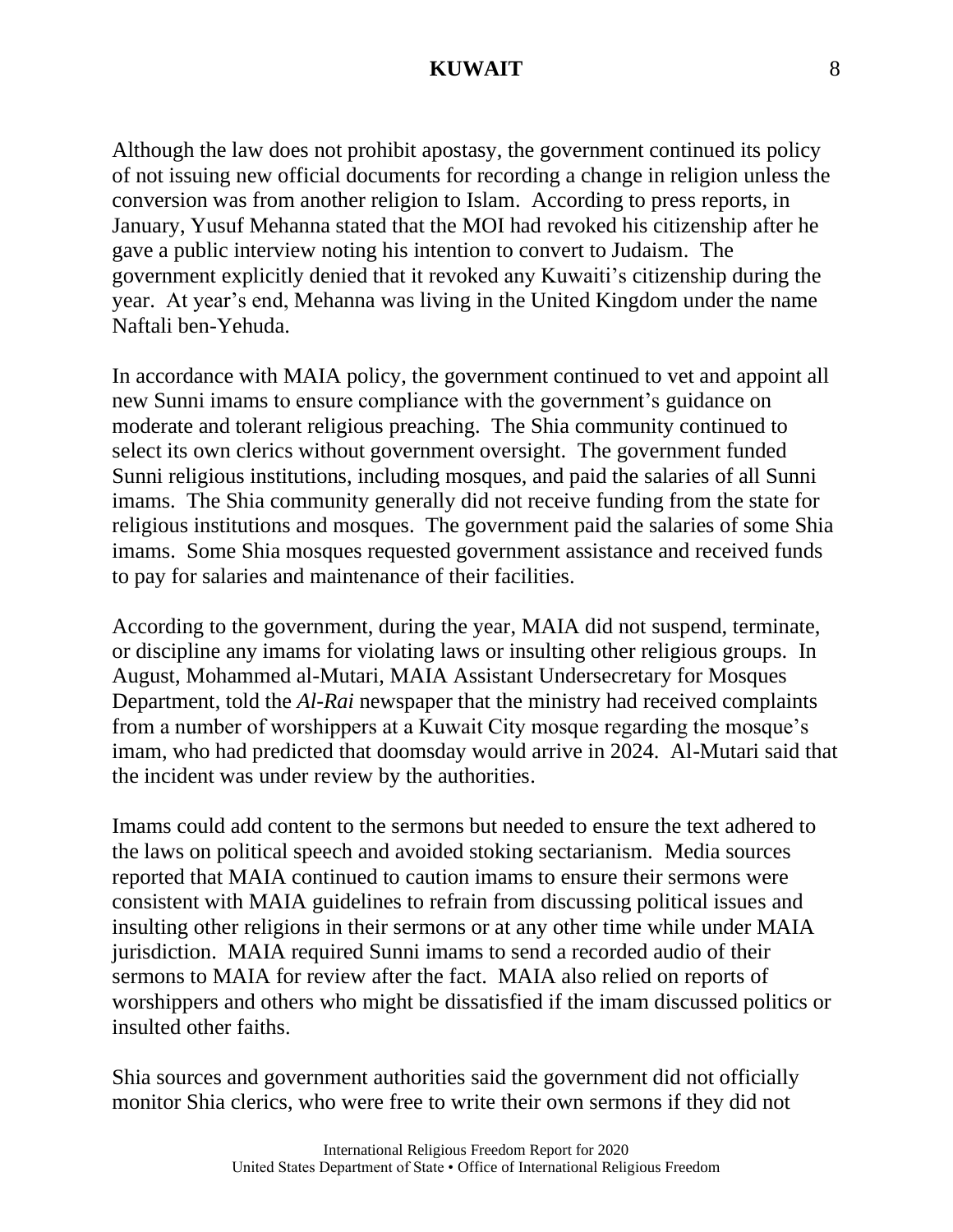violate existing laws or instigate sectarianism. If a questionable video appeared on social media or a worshipper reported a cleric, the government investigated. Due to the COVID-19 pandemic, there were fewer religious gatherings during the year and, unlike previous years, Shia representatives and government officials reported no incidents. According to officials at MAIA and members of the Shia community, MAIA did not monitor sermons or other activities at *husseiniyas* (Shia halls for religious commemorations) or at private gatherings. Some sources stated they believed the government unofficially monitored Shia clerics.

During the year, due to the pandemic, MAIA organized several online courses for Sunni imams to make their messages more effective in promoting tolerance and countering radicalization. In December, the Director of the Center for the Promotion of Moderation, Abdullah al-Shuraika, said that the center had not received any reports of cases of extremism during the year and also stated that the center had launched a hotline for receiving such reports. The center also continued its efforts to promote tolerance and moderation via television, radio, and online media as well as to rehabilitate prison inmates who were convicted in terror and extremism cases.

Representatives of registered churches continued to state the government was generally tolerant and respectful of their faiths. Members of non-Abrahamic faiths and unregistered churches continued to state they remained free to practice their religion in private but faced harassment and potential prosecution if they disturbed their neighbors or violated laws regarding assembly and proselytizing. They also continued to say they avoided conflict with authorities by not proselytizing or disparaging the government or other faiths. The government continued to allow such groups to operate in rented villas, private homes, or the facilities of registered churches. Many of these groups said they did not publicly advertise religious events or gatherings to avoid bringing unwanted attention to their organizations, both from the public and from government authorities.

Members of registered churches reported that as of October, MOSA refused their attempts to renew lists of authorized signatories, stating that only citizens have the authority to sign official documents on behalf of the churches. Representatives of the registered churches also reported that banks would no longer process donations on behalf of the churches unless they received approval from MOSA to fundraise and collect donations, requests that the churches say MOSA denied. In addition, church members said that MAIA refused to recognize marriage certificates for some churches that were not signed by Kuwaiti nationals, despite Kuwaitis not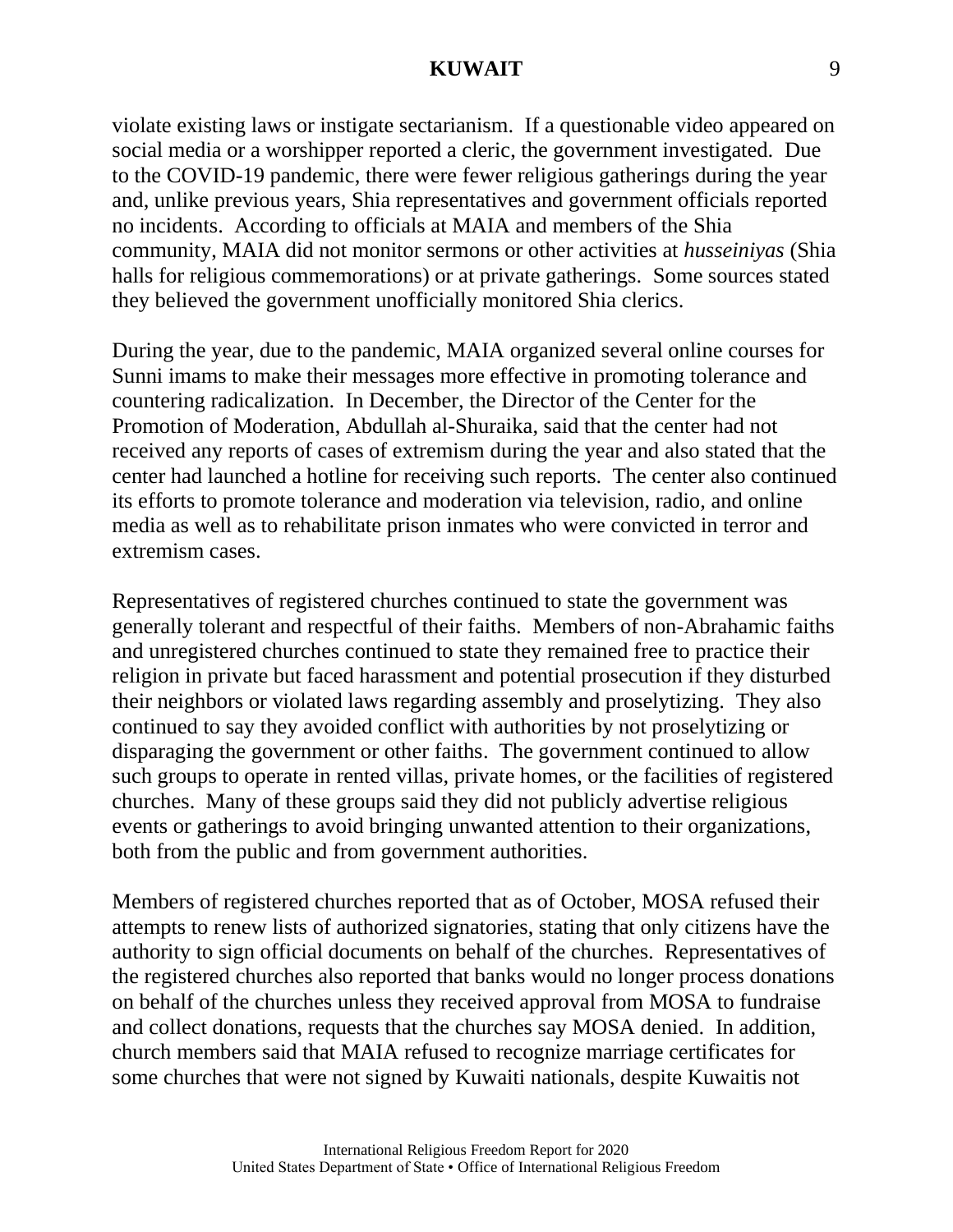being among their ordained clergy. At year's end, church representatives reported that they hoped to reach a resolution with government authorities in 2021.

Members of non-Abrahamic faiths and unregistered churches continued to say they experienced hardships in commemorating major religious or life events. Almost uniformly across these communities, members said they lacked sufficient religious facilities and religious leaders or clerics to lead prayers, bless births and marriages, and conduct appropriate death rituals. In many cases, members of these religious groups stated they resolved conflicts, such as child separation issues in divorce, marital status, or inheritance, internally within their communities rather than take legal action in the courts where they would be subject to sharia.

The government continued to require religious groups to obtain licenses from their respective municipalities for religious celebrations. Authorities retained the right to withdraw the license of any husseiniya not complying with the municipality's rules. Minority religious communities continued to state they tried to keep a low profile and did not request permission for public celebrations from authorities, which they presumed would be rejected if they applied for it.

The MOI continued to provide added security and protection at religious sites for all recognized non-Sunni religious groups. Muslim and Christian leaders continued to report that the government, citing security concerns, kept in place the ban on outdoor religious observances instituted following an ISIS bombing of a Shia mosque in 2015 that killed 27 persons.

The government continued to require the Shia community to conduct Ashura activities inside closed structures rather than at outdoor locations. The government did not permit public reenactments of the martyrdom of Hussein or public marches in commemoration of Ashura. The government continued to station security forces outside some Sunni mosques and all Shia and Christian religious venues during times of worship throughout the year as a deterrent to possible attacks. The government also continued to provide security to Shia neighborhoods during Muharram and Ashura.

Authorities continued the government's longstanding practice of prohibiting churches from displaying exterior signs, such as a cross or church bell.

Only private shops owned by religious organizations could legally import, display, or sell non-Islamic religious literature. The government did not permit non-Islamic religious publishing companies, although several churches published religious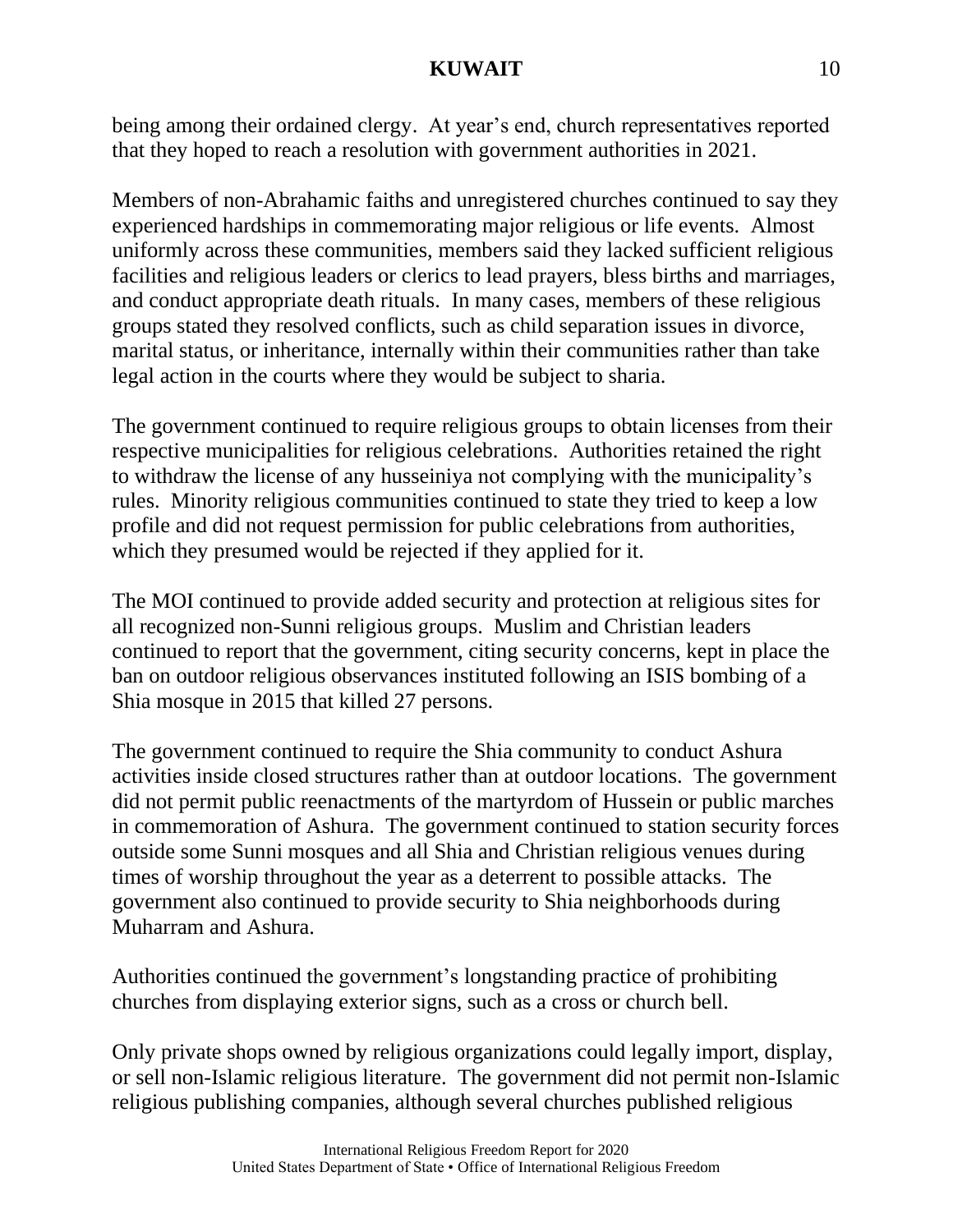materials solely for their congregations' use. Church leaders continued to report the government permitted registered Christian churches to import religious materials for use by their congregations under the condition that none of the content insulted Islam. Registered churches reported they were able to import religious materials in any language. According to the Ministry of Information, the MOIA reviewed books of a religious nature. Members of non-Abrahamic faiths and nonregistered churches continued to state they could import religious materials for their congregations if they brought in the materials as personal items when entering the country and did not try to sell them in public stores. While minority religious communities said they continued to be selective in the religious materials they imported and even more selective in giving access to the materials, many noted that this was less of an issue in the past year, given that their activities had moved almost entirely online due to COVID-19. They said they did not allow the circulation of these materials outside their congregations.

In March, the government announced that all mosques would be closed indefinitely to prevent the spread of COVID-19. In June, the government reopened some mosques for daily prayers while keeping them closed for Friday congregation prayers. At this time, Friday prayers were performed only in the Grand Mosque and broadcast live on television. By mid-July, more mosques were reopened and Friday congregation prayers were permitted. In August, all mosques were fully reopened. In December, the Council of Ministers announced that all Christmas gatherings, both inside and outside of churches, would be banned through January 10 over COVID-19 concerns.

Kuwait municipalities handled building permits and land issues for religious groups. The government said it received no applications for construction of new churches from religious groups during the year. The Greek Catholic Church indicated that it had requested additional land near its location in April to accommodate more worshippers. The government said it did not receive additional requests for registrations of new groups during the year.

Christian churches continued to report that government authorities did not respond to their petitions for expanding existing places of worship. Some churches said they stopped submitting such requests because the government did not respond.

Shia community members reported a continued lack of facilities for worship and difficulties obtaining permission to construct new facilities caused by the government's delay in approving repairs to existing mosques or constructing new ones. MAIA reported there were 1,686 mosques in the country, including 31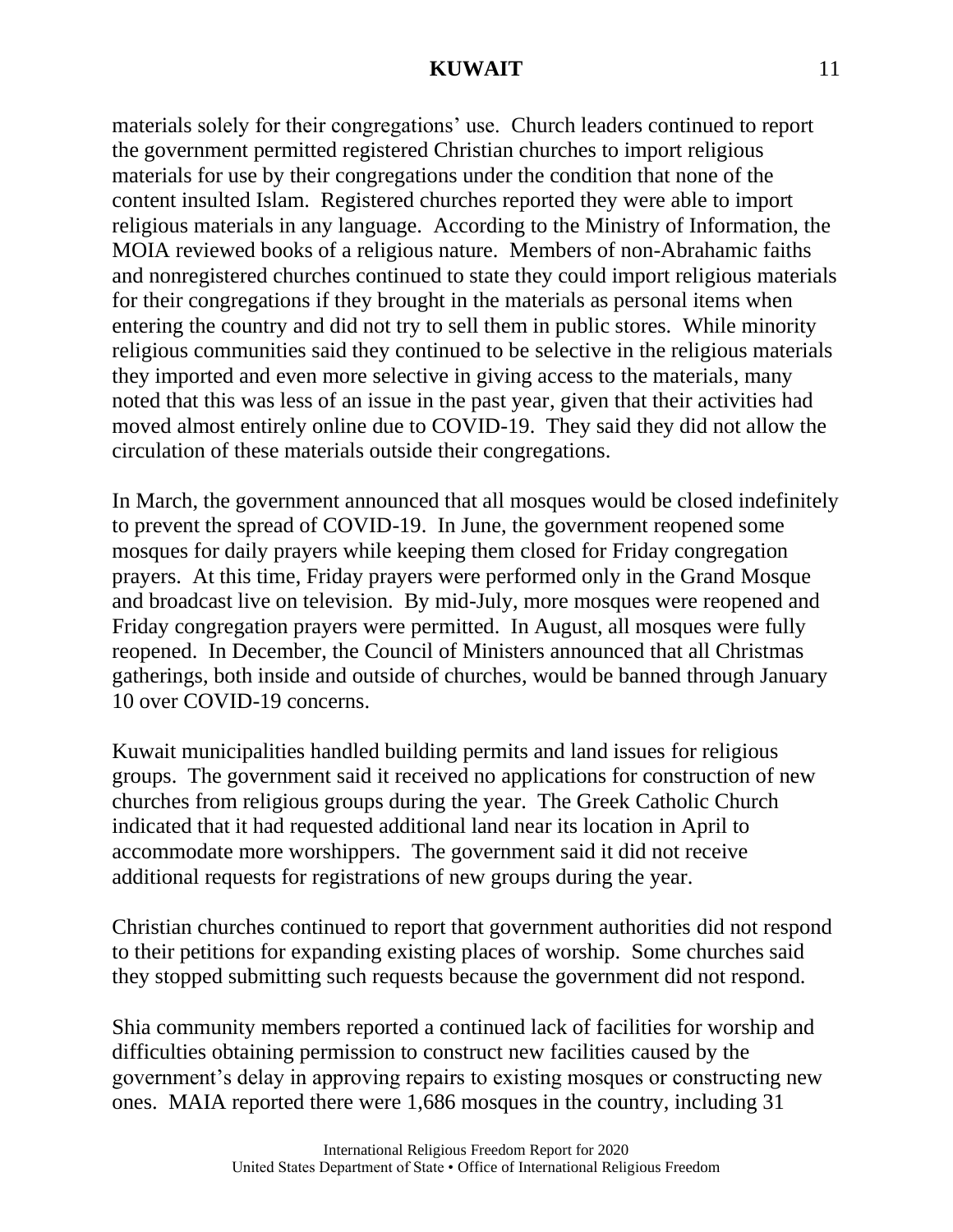mosques opened during the year. According to 2018 government statistics, of the 1,601 mosques existing that year, 1550 were Sunni and 51 Shia. Five new Shia mosques received permission to be built that year. A source from the Shia community said the government opened no new Shia mosques in 2019. There were 20-30 husseiniyas registered with the MOI and thousands of smaller Shia gatherings that took place in private homes.

Again citing security concerns, authorities stated they continued to act against unlicensed mosques. The government tasked MAIA, MOI, the municipality of Kuwait, and other agencies with finding solutions to end the use of such unregistered mosques. During the year, the government continued to raid makeshift mosques in remote areas and close them for operating without proper licenses. MAIA continued to operate under a mandate from the Council of Ministers to demolish unregistered mosques, stating that some of those mosques served as platforms of extremism. The demolition of these mosques continued during the year. Authorities said new unlicensed mosques continued to open. MAIA attempted to bring some underground mosques under its supervision by appointing and vetting imams, monitoring sermons, and licensing them.

According to *Al-Rai* newspaper, the parliament and the government approved a proposal in October to teach the Quran in kindergarten. Mohammed Haif, the member of parliament who proposed the bill, said that the measure would help build a generation "adhering to genuine Islamic values and teachings."

All Islamic education courses – mandatory for Muslims – use the Sunni interpretation of Islam. According to the NGO Minority Rights Group International, Shia Muslims are not allowed to organize religious courses in public high schools or establish religious training centers.

The Ministry of Education continued to ban or censor instructional materials, including fiction and nonfiction books and textbooks, referring to the Holocaust or Israel. The ministry permitted public schools to teach and celebrate only Islamic holidays. Members of non-Islamic faiths largely said the government did not interfere with religious instruction inside private homes and on church compounds.

According to church leaders, although most churches provided faith-based instruction for children, none of them had government-accredited church-based schools. Accreditation for church-based schools would enable students to receive religious education while fulfilling government requirements and allow graduates to move on to higher education. The NECK repeatedly requested accreditation for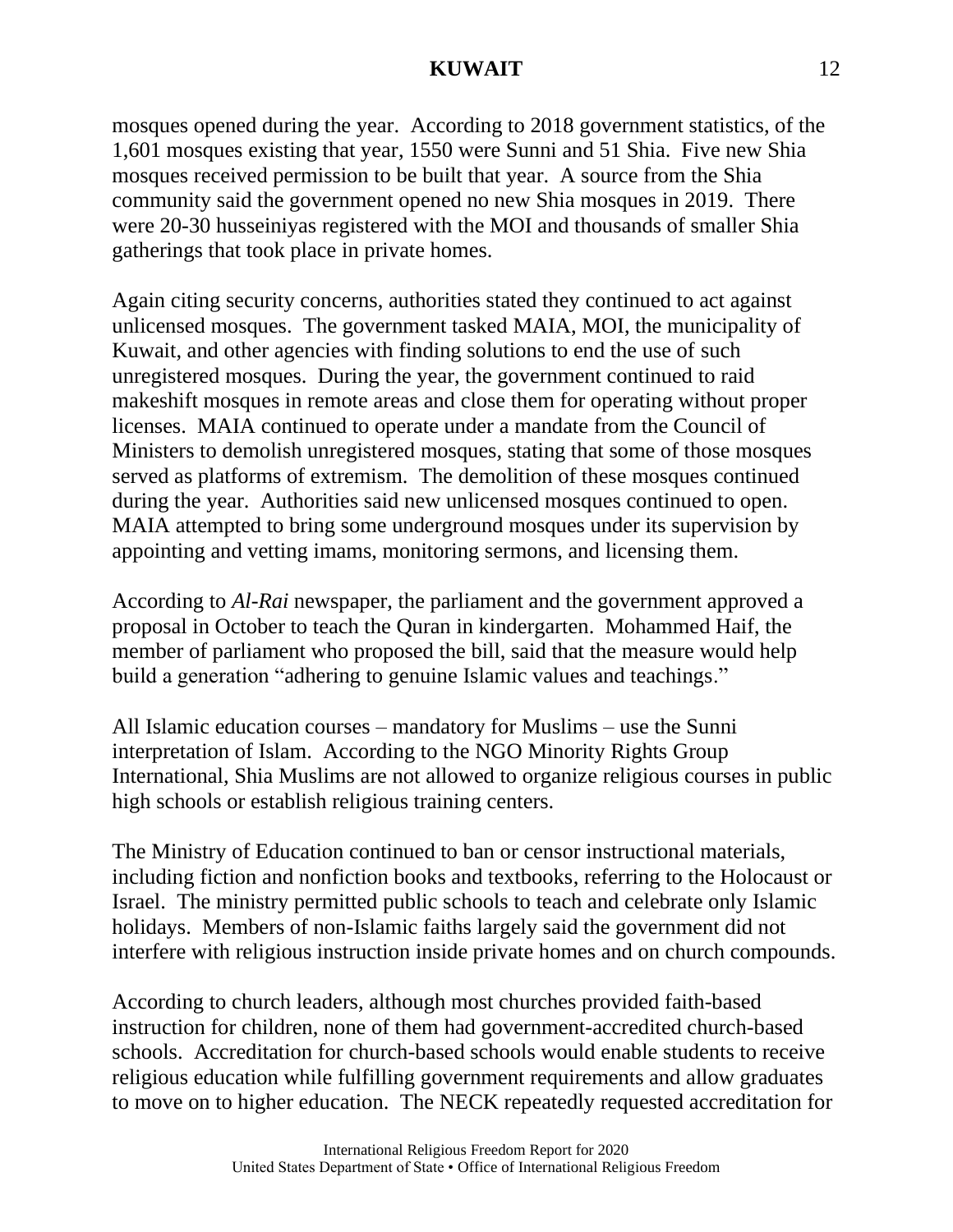its church-based school for many years, most recently in 2017, but authorities had not responded by year's end. The Armenian Church and the Bohra Muslim community continued to operate accredited community schools in lieu of seeking accreditation as religious schools. Other groups continued to report they conducted religious studies in their places of worship.

Local sources suggested that the passage of the Shia Personal Status Law increased the need for Shia religious training facilities to help staff the courts with qualified judges. The government continued its practice of not responding to requests to establish Shia religious training institutions. Shia Muslims had to seek religious training and education abroad. According to members of the Shia community, the College of Islamic Law at Kuwait University, the only institution in the country that trains imams, provided some Shia jurisprudence courses but did not permit Shia professors on its faculty.

According to a September report in the newspaper *Al-Qabas*, more than 1,000 individuals applied for the first time to work as mosque imams and muezzins amid a vigorous drive to replace migrant workers with citizens. According to the report, MAIA eased testing criteria for these jobs in order to encourage qualified nationals to apply with the aim of raising the number of citizens working as imams and muezzins to 20 percent, up from the current 6 percent. Observers saw this as part of an ongoing and longstanding effort by the government to reduce reliance on foreign workers and to provide economic opportunities to its own nationals, an effort which accelerated during the year due to the economic slowdown caused by the COVID-19 pandemic.

Shia leaders continued to report that the lack of Shia imams limited their ability to staff Shia courts, causing a backlog of personal status and family cases. To address the backlog and shortage of staff, an ad hoc council the government created many years ago under the regular marital issues court to apply Shia jurisprudence continued to function.

Even though Shia make up an estimated 30 percent of the population, they remained underrepresented at all levels of government: six of 50 elected members in parliament, one of 16 cabinet members, one of six Amiri Diwan advisors, and disproportionately few senior officers in the military and police force. Shia community leaders continued to say there was a "glass ceiling" in promotions and difficulties in obtaining government jobs. Shia rarely held leadership positions in the security forces. Some Shia leaders said discrimination continued to prevent Shia from obtaining training for clerical positions and leadership positions in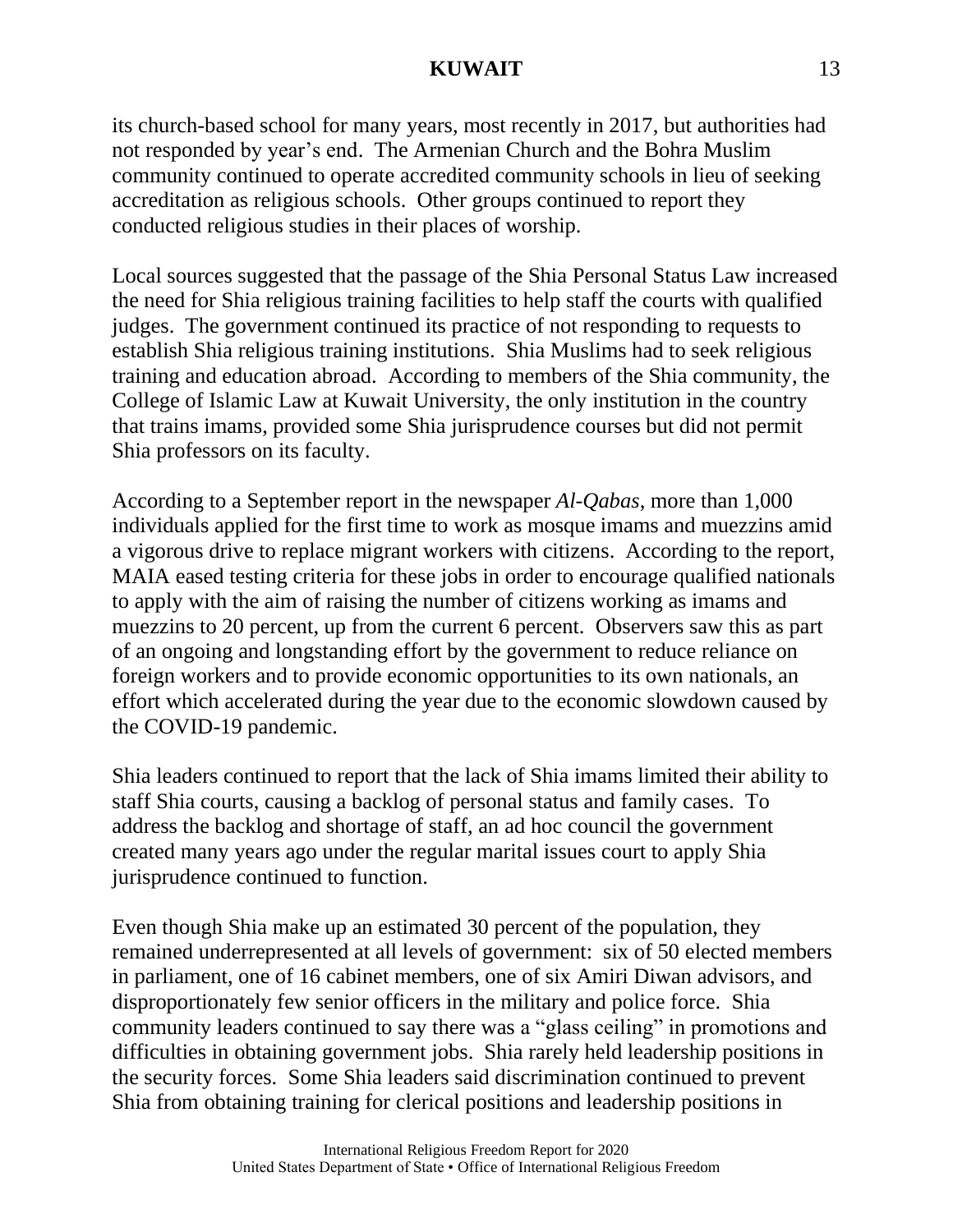public sector organizations, including the police force and the military/security apparatus. According to the NGO Minority Right Group International (MRGI), "while Shia are able to work in the public sector without restrictions, some Shia have reported discrimination and barriers preventing them from obtaining senior leadership positions."

MOSA issued visas for clergy and other staff to work at licensed places of worship. The government continued to impose quotas on the number of clergy and staff of licensed religious groups entering the country but granted additional slots upon request. The government continued to require foreign leaders of unregistered religious groups to enter the country as nonreligious workers.

On February 25, The Anti-Defamation League (ADL) reported that it monitored online search engines of exhibited materials for state-run book fairs in Kuwait City and other Gulf states. In every fair, the ADL found numerous examples of anti-Semitic books through their online platforms and apparently on site as well. The ADL report stated that at the November 2019 Kuwait International Book Fair, "ADL even found that some copies of *Mein Kampf* and *The International Jew* were listed in the event's online catalog under Children's Books."

Media coverage included news on events and celebrations held by various Christian denominations in the country, such as Christmas services and church inauguration anniversaries attended by high-level government officials. On Orthodox Christmas in January, the Minister of Amiri Diwan Affairs, Ali Jarrah al-Saah, visited St. Mark Coptic Orthodox Church.

# **Section III. Status of Societal Respect for Religious Freedom**

Societal pressure continued against conversion from Islam, according to minority religious leaders and citizens. Leaders and members of religious communities said they did not convert Muslims in the country. Some citizens who converted outside the country said their families harassed them due to their conversion.

MRGI reported that "Although Shia have the same legal rights as Sunnis and access to education, health care, and other state benefits, they are often perceived as being lower on the social scale and marginalized in religious, economic, social, and political terms." Shia representatives consistently said, however, that discrimination was not an issue for their community.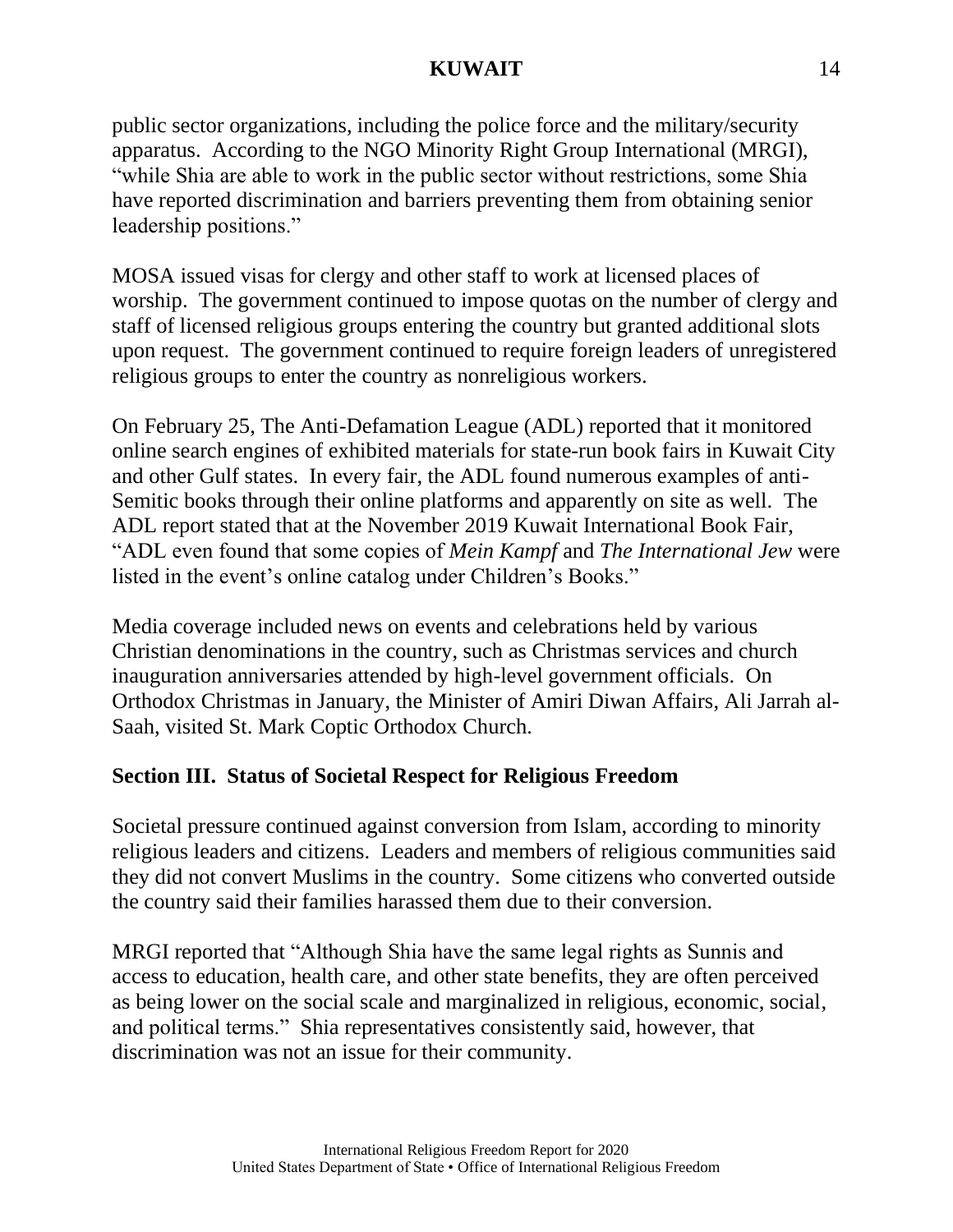According to press reports, a number of imams said that authorities needed to act swiftly to save children from an updated version of PlayersUnknown's Battlegrounds, a popular video game in which players appear to be worshipping idols. One Kuwait University professor said the game violated Islamic beliefs regarding prostration and bowing to idols. Another said such video games were dangerous for Muslims.

Hotels, stores, and other businesses continued to mark non-Islamic holidays, such as Christmas, Easter, and Diwali. During the Christmas season, Christmas trees and lights appeared in stores, malls, and homes, and Christmas music played in public places, including songs with Christian lyrics.

News media continued to print information about religious holiday celebrations, including material on the religious significance of Christmas.

According to press and social media, anti-Semitic rhetoric generally originated from self-proclaimed Islamists or opinion writers. There were reported cases of clerics and others making statements that perpetuated negative stereotypes of Jews. Columnists often conflated Israeli government actions or views with those of Jews more broadly.

Some Muslim clerics continued to express disapproval via social media of the celebration of non-Islamic holidays and called for more government action to restrict public expression of these holidays. In response to a Saudi television show, *Om Haroun*, which portrayed Gulf Jewish communities in the 1940s and 50s, former television host Hussain al-Abdullah called for the banning of programs that "indirectly praise Jews," which he said would be an "honorable stance towards the Palestinian cause."

In an Arab Youth Survey poll, conducted by a public research firm in Dubai of 18 to 24-year-old Arabs from 17 regional states, 23 percent of the country's youth listed religion as being important to their identities, among the lowest in the broader Middle East. A separate poll, reported in January by the Washington Institute for Near East Policy, reported that 39 percent of the public agreed at least somewhat with the proposition: "We should listen to those among us who are trying to interpret Islam in a more moderate, tolerant, and modern direction" – a percentage among the highest in the six Arab countries polled. On another question, whether or not "we should show more respect to the world's Jews, and improve our relations with them," only 2 percent of those surveyed said yes. A similar question about showing respect towards Christians showed that 49 percent